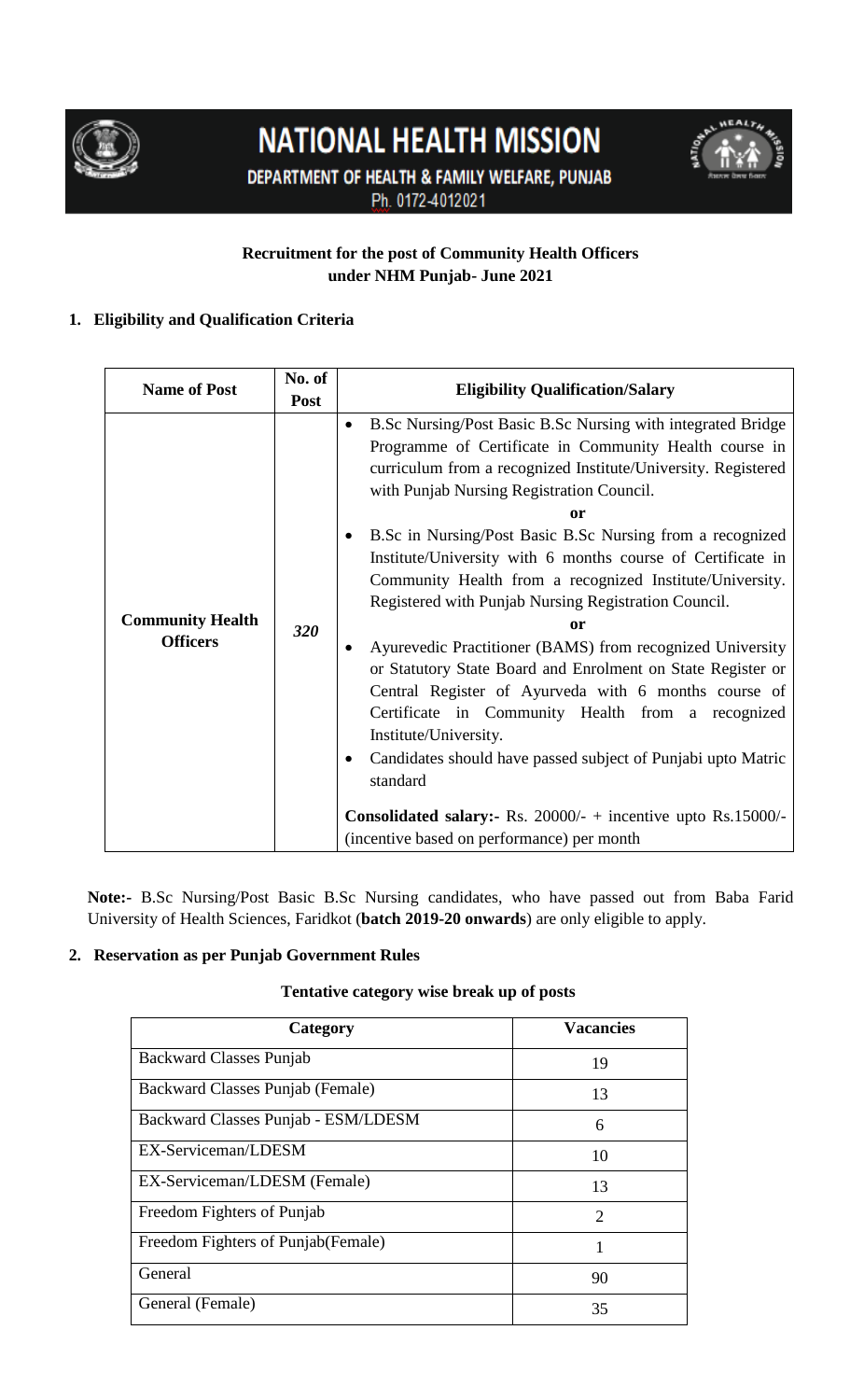| Category                                      | <b>Vacancies</b> |
|-----------------------------------------------|------------------|
| <b>Economically Weaker Section, Punjab</b>    | 22               |
| Economically Weaker Section, Punjab ((Female) | 10               |
| Persons with Disability/Female by rotation    | 13               |
| Balmiki/Mazbhi Sikhs, Punjab                  | 20               |
| Balmiki/Mazbhi Sikhs, Punjab (Female)         | 13               |
| Scheduled Castes (Others), Punjab             | 19               |
| Scheduled Castes (Others), Punjab (Female)    | 13               |
| <b>SC-ESM/LDESM</b>                           | 12               |
| SC-Sports Persons, Punjab                     | 3                |
| Sports Persons, Punjab                        | 3                |
| Sports Persons, Punjab (Female)               | 3                |
| <b>Total</b>                                  | 320              |

**\* Numbers of posts likely to vary and may increase or decrease.**

**3. Age Limit: Candidates should not be below 18 years and above 37 years of age as on 1 st Jan 2021. (01.01.2021). Age relaxation as per the rules of Punjab Government.**

#### **4. Examination Fees**

**General & others categories**: - Rs. 1000+18% GST= Rs. 1180/-

**SC** :- Rs. 500+18% GST = Rs. 590/-

#### **5. Methods of Recruitment:-**

Written test of 100 Marks shall be held and based upon the marks obtained in the test, merit list shall be prepared. Selection shall be made purely on the basis of written test only.

#### **6. Minimum Passing Marks:-**

- a. The minimum passing marks shall be 35% for all categories (reserved and un-reserved categories) in written test i.e. 35 Marks out of 100.
- b. 1.5 times the number of candidates of actual vacancies in each category shall be called for the Counseling.

## **7. Syllabus of Written Test- please see Annexure I**

B.Sc(Nursing)/Post Basic Nursing/BAMS with integrated Certificate in Community Health course

## **8. Terms and conditions:**

- Post will be on contractual basis initially for 1 year to be renewed on the basis of work, conduct and performance every year.
- Only those candidates who have passed Punjabi subject in Matriculation standard are eligible to apply.
- The SC/ BC Category certificate should be in accordance with the instructions of the Department of Welfare Punjab and the certificate for the Ex-Serviceman, Freedom fighters and Sports persons categories should be in accordance with instructions of the Concerned Department as per the followings details:-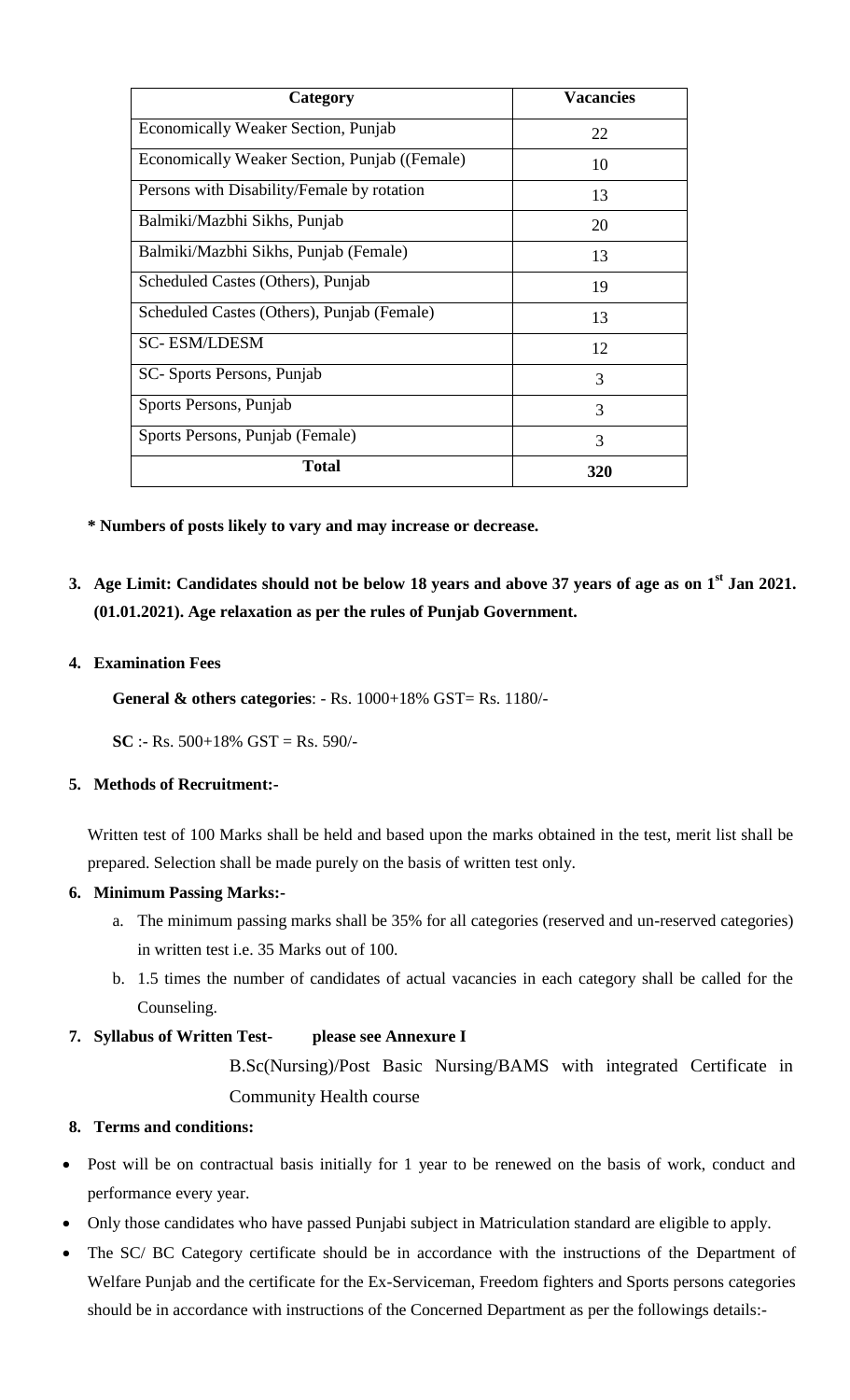| Ex                       |           | Servicemen/LDESM,   Lineal Descendant certificate duly issued by the concerned |  |
|--------------------------|-----------|--------------------------------------------------------------------------------|--|
| Punjab                   |           | District Sainik Welfare Officer.                                               |  |
| Freedom Fighters, Punjab |           | The requisite certificate issued by the Deputy Commissioner of                 |  |
|                          |           | the concerned district. as per the instructions of the Punjab Govt.            |  |
| Sports persons, Punjab   |           | The certificate regarding gradation issued by the Director, Sports             |  |
|                          |           | Department, Punjab.                                                            |  |
| General                  | (Economic | Weaker Income & Asset Certificate issued by Department of Social               |  |
| Section), Punjab         |           | Justice, Empowerment and Minorities Govt of Punjab. Annexure                   |  |
|                          |           | $\lq\lq$ $\lq\lq$                                                              |  |
|                          |           |                                                                                |  |

Candidates applying under the above-mentioned post should have these certificates before last date of filing the applications.

- **Candidates should select their categories carefully. The category once selected by a candidate will not be changed under any circumstances.**
- The State Health Society (NHM) will hold no responsibility if any entry in the online form on Baba Farid University's website is incorrectly made by any candidate and he/she can be declared not eligible due to wrong entry of his/her credentials. It is advised that all entries are cross checked by candidates themselves before finally entering the data. No request for change in category later shall be entertained.
- Educational qualifications must be from a recognized University/ Board as per details mentioned against each post. Candidates must pass the requisite educational qualification on or before last date of filing the application.
- **General**

 $\bullet$ 

- a) The deployment of the candidate as CHO will be purely on contractual/conditional basis, and the candidate will have no right to claim for appointment on permanent roll in State Health Department/State Health Society or permanent absorption.
- b) Contractual/Conditional placement and posting thereof to any Sub Centre/Health & Wellness Centre within the State, will be at the discretion of the competent authority
- c) Candidate should not be suffering from and medical disability or illness, which is likely to hamper candidate's selection, including posting at Sub Centres/Health & Wellness Centres. In case it is detected at a later stage the candidate had concealed any information pertaining to candidate's medical status, the State Health Department/State Health Society will be forced to cancel the offer of selection. In case of such evidence coming to light after candidate's joining, candidate's services (contractual/conditional) will be liable for termination without notice at any time and candidate will accordingly cease to be in the employment (contractual/conditional) of the State Health Department/State Health Society. .
- d) Postings under the State Health Department/State Health Society are transferable. The State Health Department/State Health Society reserves the right to post candidate at any of its Sub Centres/Health & Wellness Centres within the State, if needed.
- e) The offer of selection is liable to be withdrawn at any point before joining and if joined, liable for termination without notice, if competent authority comes across any evidence/knowledge that the qualification, caste/category and/or any other particulars indicated by the candidate in his/her application/personal resume/other forms/formats submitted to the competent authority are not